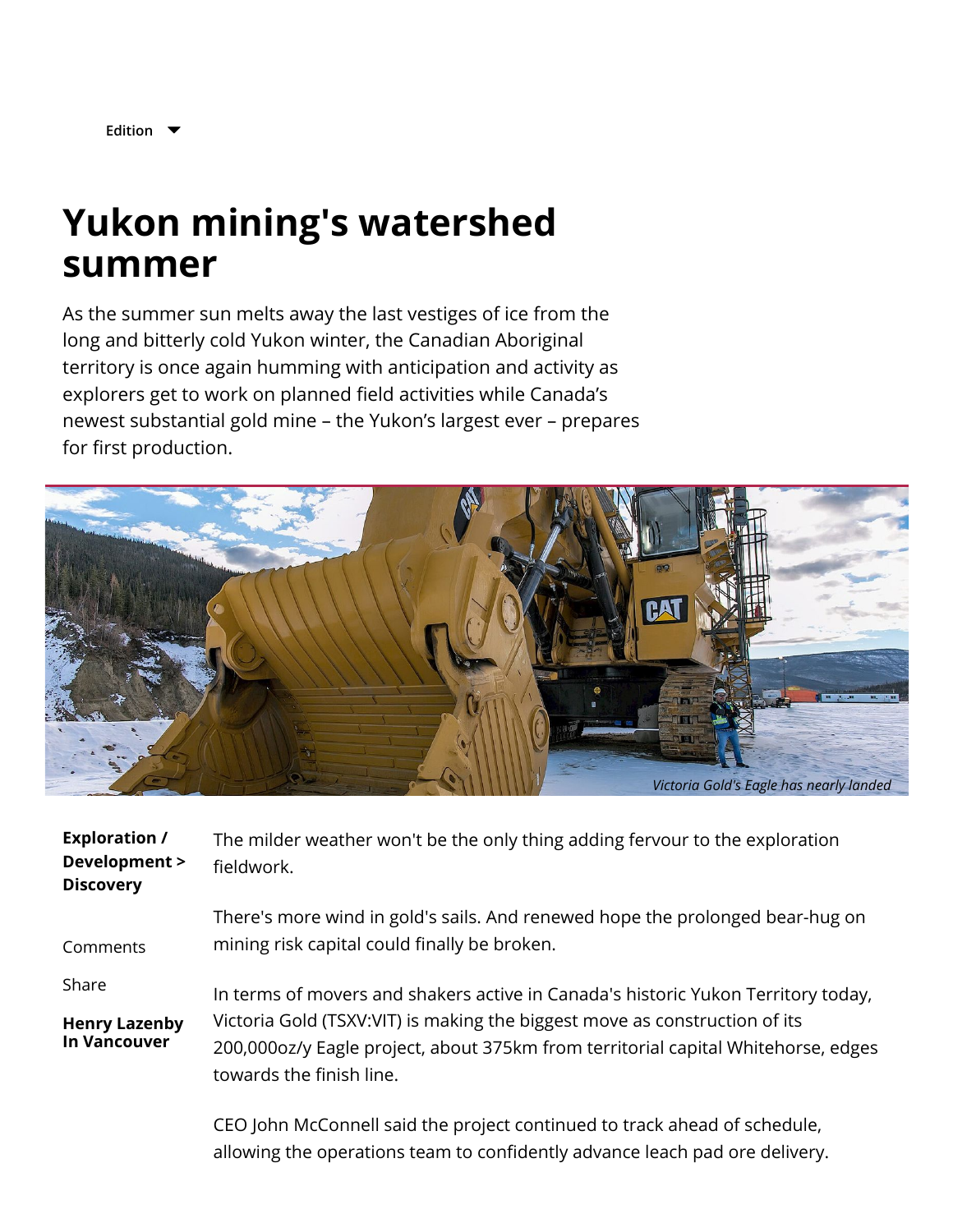"With gold approaching an all-time high in Canadian dollar terms, 70% of our costs in Canadian dollars, and first gold production in September, Victoria is perfectly timed to become Canada's next gold producer," McConnell said.

The company is currently completing the remaining mechanical, electrical and instrumentation installations at the secondary and tertiary crusher, as well as the overland conveyor. Commissioning activities are well advanced at the primary crusher, conveying systems, and gold recovery plant.

The US\$289 million (C\$370 million) project's original schedule had the first ore delivery to the heap leach pad in August, but McConnell believes the team can beat this schedule by nearly one month with first ore reporting to the pad during the first half of July.

"With the acceleration of the construction schedule, over three million tonnes of ore will be delivered to the heap leach pad by year end," he said.

While one mine starts a new life, another is seemingly rising from the ashes.

In early June, the mothballed Minto copper mine was sold to UK-based Pembridge Resources for US\$20 million. Staged payments to the mine's former owner and operator, British Columbia-based Capstone Mining, will depend on the mine going back into production, and the price of copper.

The deal has been a long time in the making, with Capstone announcing a US\$37.5 million cash-and-scrip deal to sell the mine to Pembridge early last year. The deal ultimately fell through, mostly because of a lower copper price in the second half of 2018. Pembridge has already raised \$10 million to restart operations, which it expects to achieve by the end of this year.

Meanwhile, several Yukon-focused explorers are looking for strong results from new campaigns.

White Gold (TSXV:WGO) said it had started work on its planned 17,000m diamond drill programme at the JP Ross and White Gold properties. The explorer has set aside C\$13 million for its summer activities, backed by partners Agnico Eagle Mines and Kinross Gold.

CEO David D'Onofrio said White Gold was keen to replicate the success of the 2018 campaign.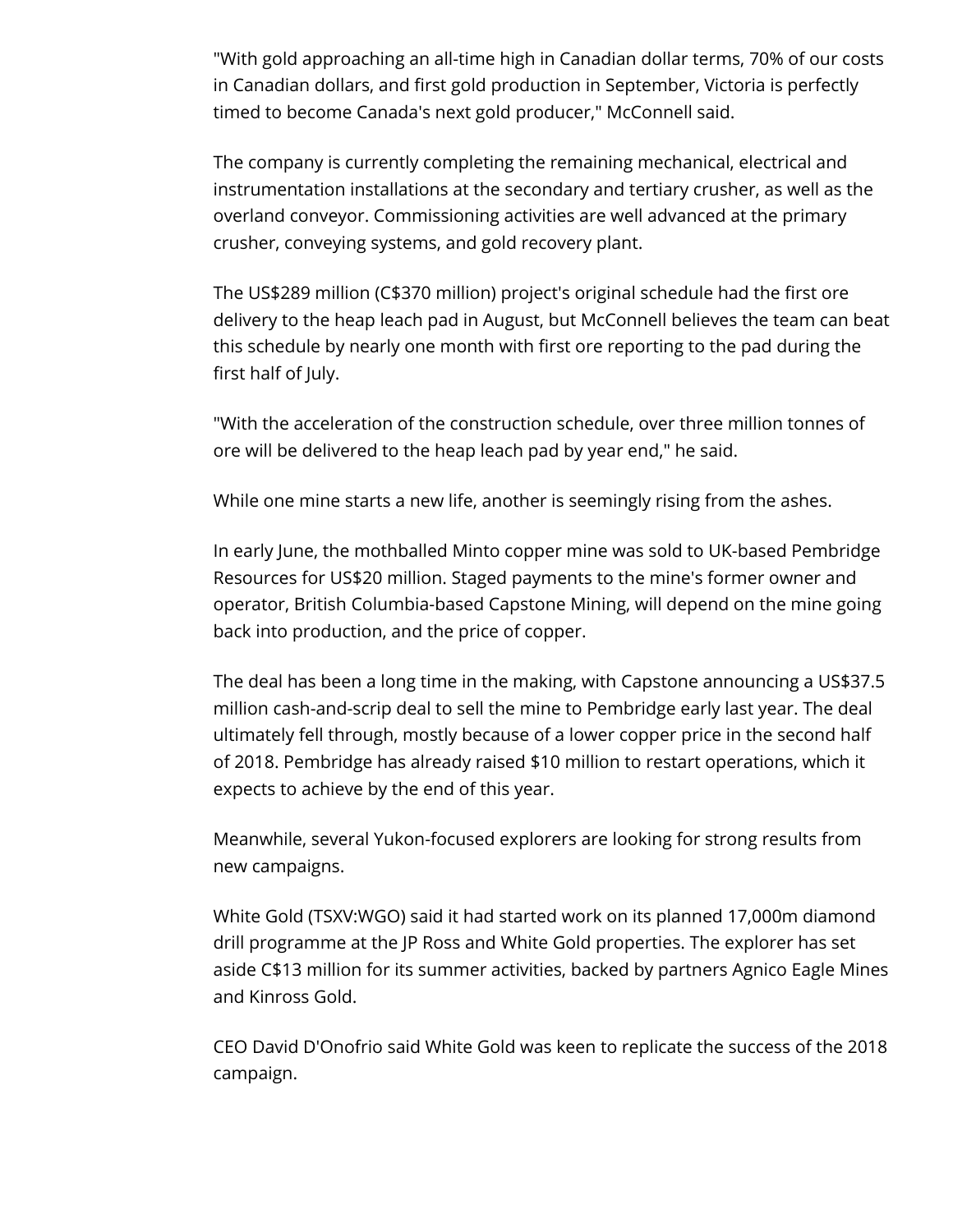"The goal of this diamond drill programme is threefold: to continue to expand Golden Saddle/Arc's established resources, to follow up on JP Ross's exciting highgrade Vertigo discovery last season and to grow the recently acquired and underexplored VG deposit.

"We have also commenced the regional exploration programme across our extensive land package, focused on generating a strong pipeline of discoveries and resource growth," he said.

Last summer's drill results on the Vertigo target ranged from trace to 22.47g/t gold over 30.46m from surface, and 56.25g/t over 3.05m from 3.05m depth, within a broader intercept of 17.34g/t gold over 10.67m.

With its coffers bolstered by a recent oversubscribed C\$3.68 million private placement, Barrick Gold-backed ATAC Resources (TSXV:ATC) said work on its summer exploration campaign started early in June at Rau, on the western end of the Racla gold property. This year's programme will follow-up on high-grade gold, copper and silver results from 2018, as well as other opportunities close to the Rackla Pluton.

ATAC has been very successful in identifying new mineralised targets through soilsampling, prospecting, hand-pitting and mapping. Most targets discovered to date have been identified in this manner, yet significant portions of the property remain unsampled.

"ATAC is excited to embark on a systematic exploration programme at the Rau property that we believe will lead to a meaningful discovery," said CEO Graham Downs.

Work will entail ground-based induced-polarisation and magnetic surveys over a 12sq.km area covering the Bobcat target and the Rackla Pluton.

The company plans about 4,000m of diamond and rotary air-blast drilling on priority targets.

The Bobcat target returned several multi-gram gold and multi-percent copper grab samples last year, including 6.07g/t gold with 7.41% copper and 7.37g/t gold with 5.9% copper.

Geophysics will target improving the resolution of existing airborne magnetic data and define areas of inconsistent below-surface chargeability. This will feed into concurrent mapping and prospecting to prepare for follow-up drilling in July and August.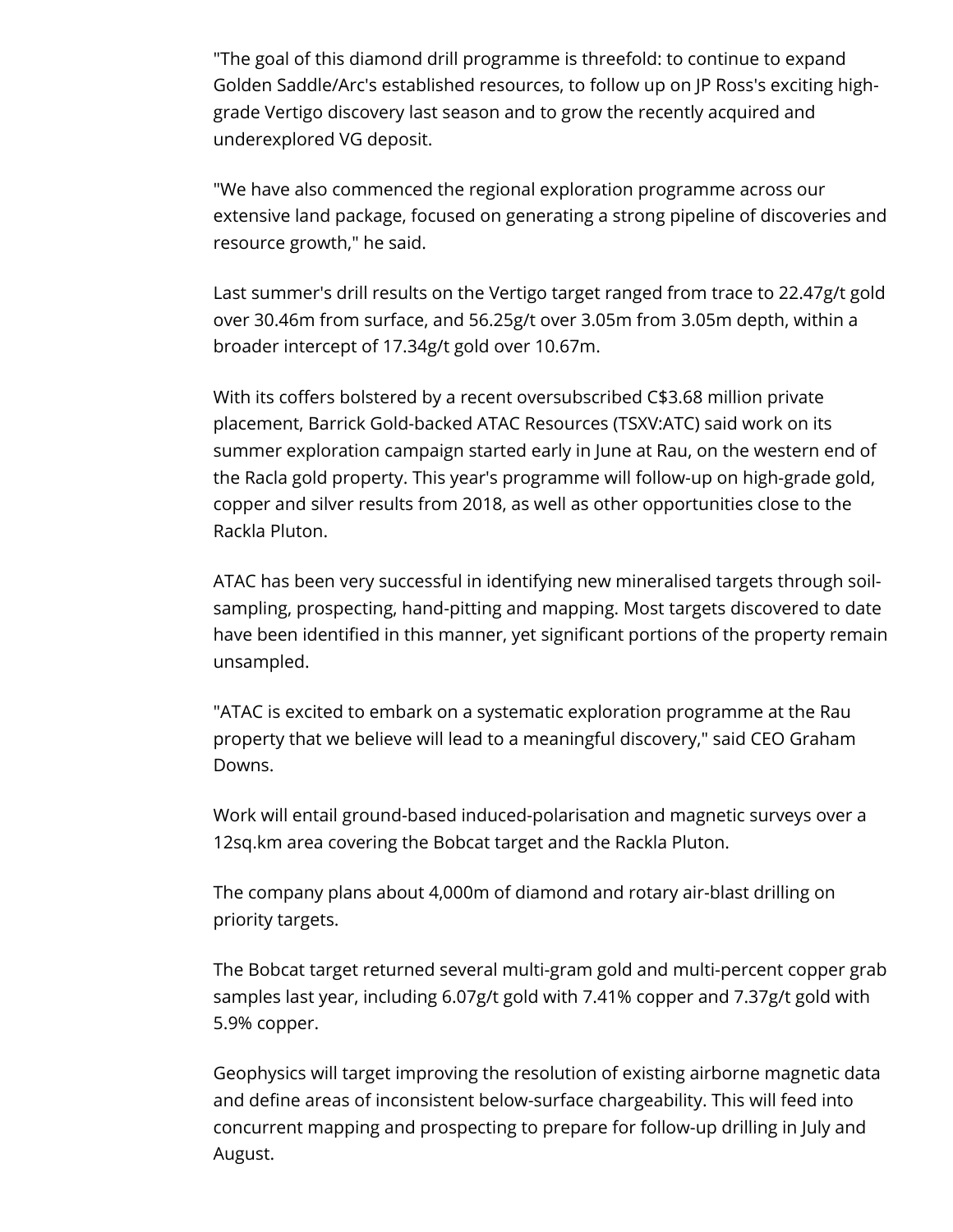

*ATAC has been very successful in identifying new mineralised targets*

The prospectivity of the territory is further illustrated by Alexco Resource Corp (TSX:AXR) results in the historic Keno Hill district.

Alexco is focused on moving the project towards a final production decision and operations start-up is expected before the end of 2019. To this end it is working to complete a prefeasibility study, followed by a decision to complete underground development of the Flame & Moth deposit along with recommissioning of the mill and surface infrastructure.

Over the past 10 years Alexco has maintained a strong and systematic exploration focus at Keno Hill, leading to discovery so far of 68Moz of silver in indicated resources and a further 18Moz inferred. In the past three years alone, Alexco's geologists have added more than 20Moz of indicated silver at an average grade of 800g/t or 26oz/t to the resource base, mainly owing to success at Flame & Moth and Bermingham.

The company has just closed another US\$6 million financing at \$1.00 which it will put towards Keno Hill development.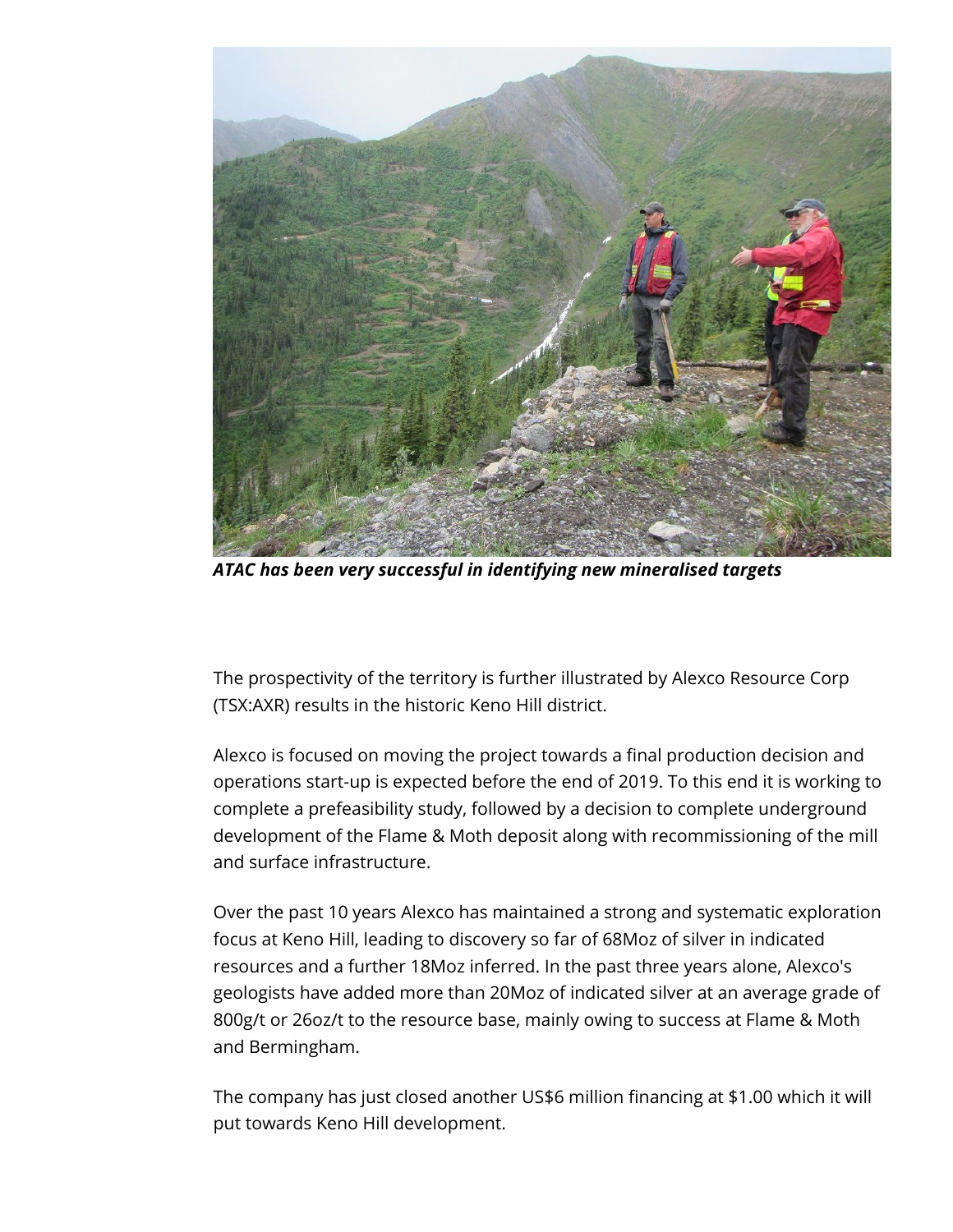Also active in the Keno Hill district is Metallic Minerals (TSXV:MMG), which plans follow-up drilling on priority targets at its Keno Silver project, next to Alexco's holdings. The 186sq.km property covers the eastern and southern portions of the district.

The company believes 10 of the 12 known productive mineralised trends continue onto its holdings "in preferred host rocks". Of these, five historic mines had average recovered grades above 5,000g/t silver.

Follow-up drilling this summer will entail a more indepth look at the Caribou, Homestake and Formo targets, which have the highest potential to be advanced to the resource stage in the near term. Metallic also plans to conduct follow-up drilling at recent discovery sites at Gold Hill, Bounty, Duncan, Silver Basin, Vanguard and Silver Queen. The company also plans to undertake comprehensive data mining of 110 years of historic information on the district with modern exploration tools, which has delivered encouraging results on the easternmost reaches of the Keno silver district.

Another Yukon project with an established resource is Banyan Gold's (TSXV:BYN) Hyland project, which hosts 8.6Mt grading 0.85g/t gold-equivalent for 236,000oz, with a further 288,000oz grading 0.83g/t inferred.

But it is at Aurex-McQuesten that Banyan is spending its time and effort this summer.

Sandwiched between Alexco's Keno Hill and Victoria's Eagle mine, the project will be the focus of about 1,000m of diamond drilling in a programme partly funded by the Yukon government's mineral exploration programme.

CEO Tara Christie said about 400m of the proposed drilling would be focused on infill drilling of a potential high-grade zone at McQuesten, which previously returned wide (80-100m), near-surface intercepts of about 1g/t gold.

The 2019 drillholes will further refine the geological model for McQuesten by defining the extent and distribution of these higher-grade intervals.

"The goal of the infill drilling will be to identify the controls on the distribution of higher-grade gold intervals within the about 90m-thick calcareous clastic metasediments of the McQuesten Block 1," Christie said.

She added the company had options to generate value from the Aurex-McQuesten projects, with Victoria Gold starting production about 40km away and Alexco maintaining a mill 10km to the north-east that could be reactivated.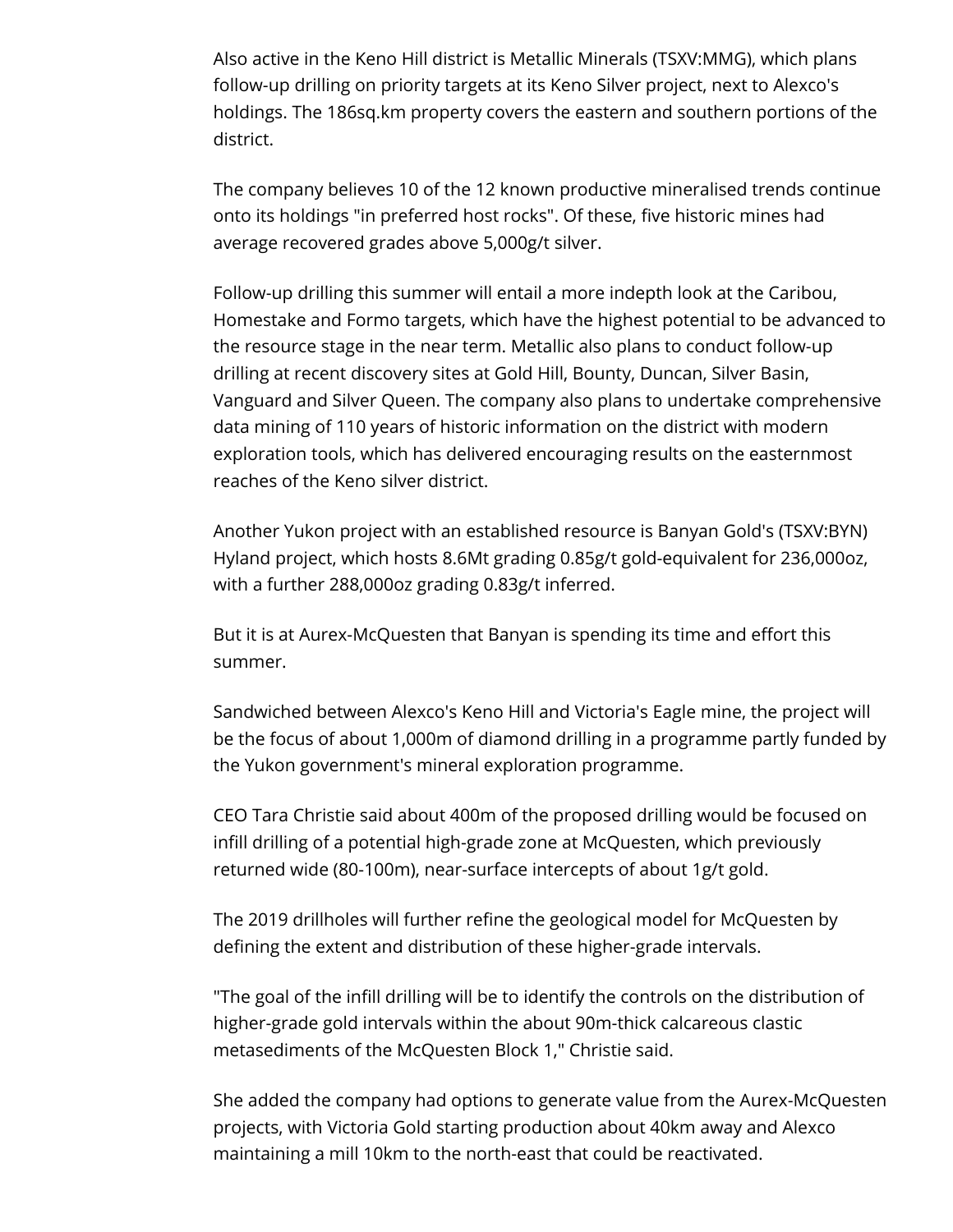## **Boots on the ground**

Another junior with significant drilling plans this summer is Western Copper and Gold (TSX:WRN) which will drill 10,000m at its Casino copper-gold project, mainly infill on the inferred resource area in a 22-year openpit outlined its January 2013 feasibility study. The company will deploy two diamond drill rigs to drill holes between 150-400m deep. It expects drilling to be completed by the end of September.

"We are excited to be drilling again at the Casino project and optimistic that the expected updated resource will take one of the largest, economic, copper-gold deposits located in one of the most mining friendly jurisdictions in the world - Yukon - and make it larger, more economic, and more robust," said CEO Paul West-Sells.

Meanwhile, Golden Predator (TSXV:GPY) is looking forward to more precious metal production in the Yukon this summer following the start-up of its test processing plant.

It has started to process the 9,800t bulk sample taken from its 3 Aces orogenic deposit last year, following the winter hiatus. The company plans to complete processing the 2018 material over the coming months and conduct another bulk sample at 3 Aces as part of its 2019 exploration programme.

Also on the base metals front, Vancouver-based Fireweed Zinc (TSXV:FWZ) has just announced core drilling had started at Macmillan Pass where it is focusing on the Tom North target and where three of the planned wide-spaced drill holes have already been completed.

The company said in May instead of advancing to complete a pre-feasibility study, it would focus on regional exploration to get a better idea if there was greater scale potential. It also plans to undertake reverse circulation drilling on Target R to test a gravity-magnetic and soil anomaly discovered in 2018. Target R is 2.5km north of the existing Tom West mineral resource.

Later this summer, Fireweed will target the Jason North target for RC drilling, which comprises another geological-geochemical-geophysical target just north of the large Jason Main resource.

Meanwhile, Rockhaven Resources (TSXV:RK) has established one of the highestgrade gold resources in the Yukon at its Klaza project. Following an updated technical report last August, the deposit now hosts 4.47Mt grading 6.3g/t, for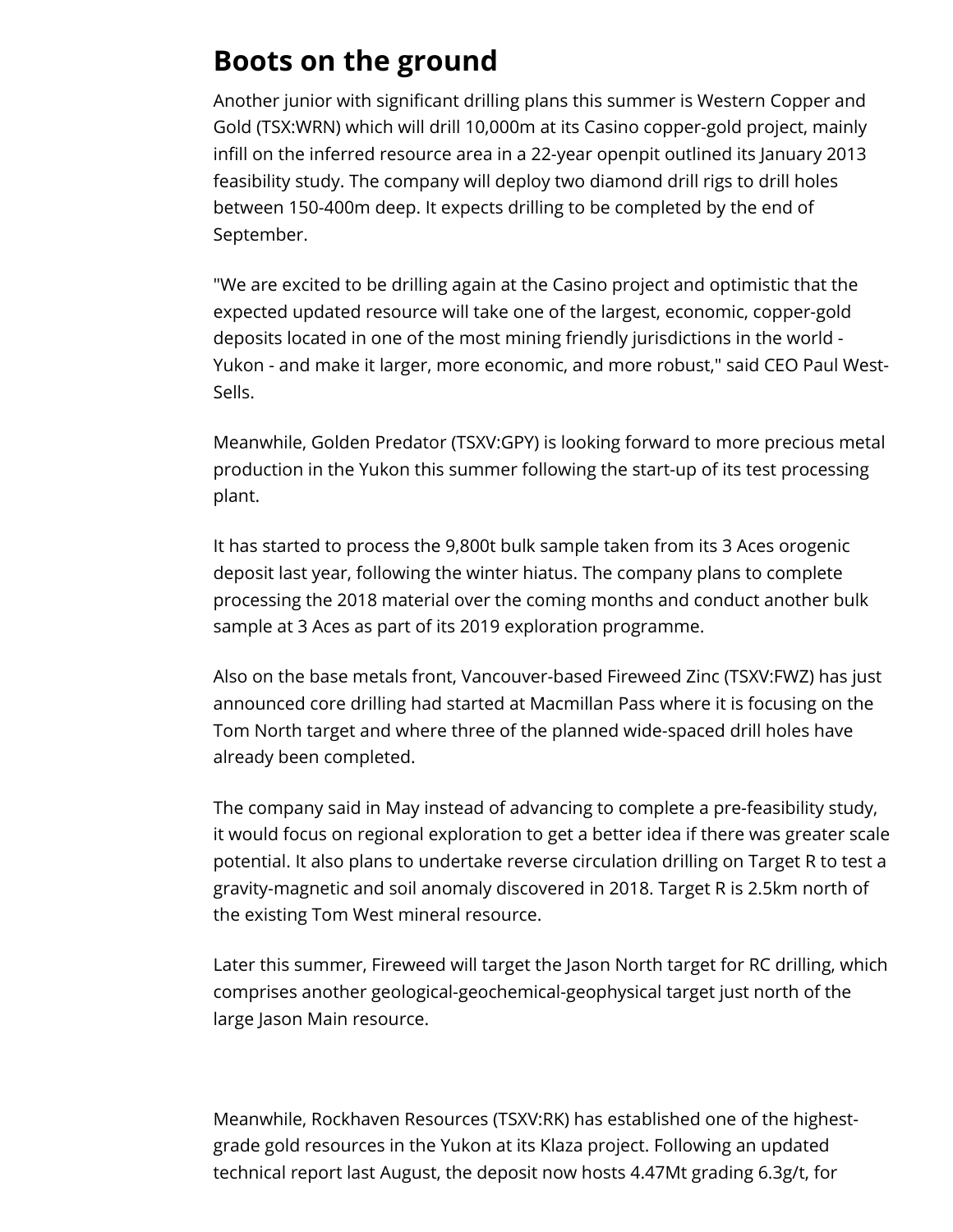

*Core drilling on Fireweed Zinc's Macmillan Pass project has started*

907,000oz of gold equivalent. Klaza also has about 725,000oz grading 3.9g/t goldequivalent inferred.

The company plans next to put about 4,000m in 19 holes to better delineate zones that run in parallel with the current mineral resource and to prepare those zones for closer-spaced drilling to add new openpit and underground resources.

Rockhaven also plans to undertake about 5,000m of infill drilling over 38 holes to enhance its modelling of the deposit and to better evaluate the near-surface mineralisation in the Eastern zones. The company says the updated resource models will provide a geological framework to evaluate deeper mineralisation.

Another contender for resource success is K2 Gold (TSXV:KTO), whose chairman is Kaminak Gold founder John Robins. The company has five gold projects in the Yukon and Alaska, with the Wels the designated primary target. Its 2018 summer exploration produced outcropping finds at Pekoe, North Saddle and Chai. According to Robins, the geology is now being recognised as "probably orogenic", which therefore shares similarities to Goldcorp's (ex-Kaminak) Coffee project.

"This property looks geologically similar to Coffee in the early days of exploration; the main difference is that at Wels there appears to be higher gold grades in surface, trench and drill sampling," he said.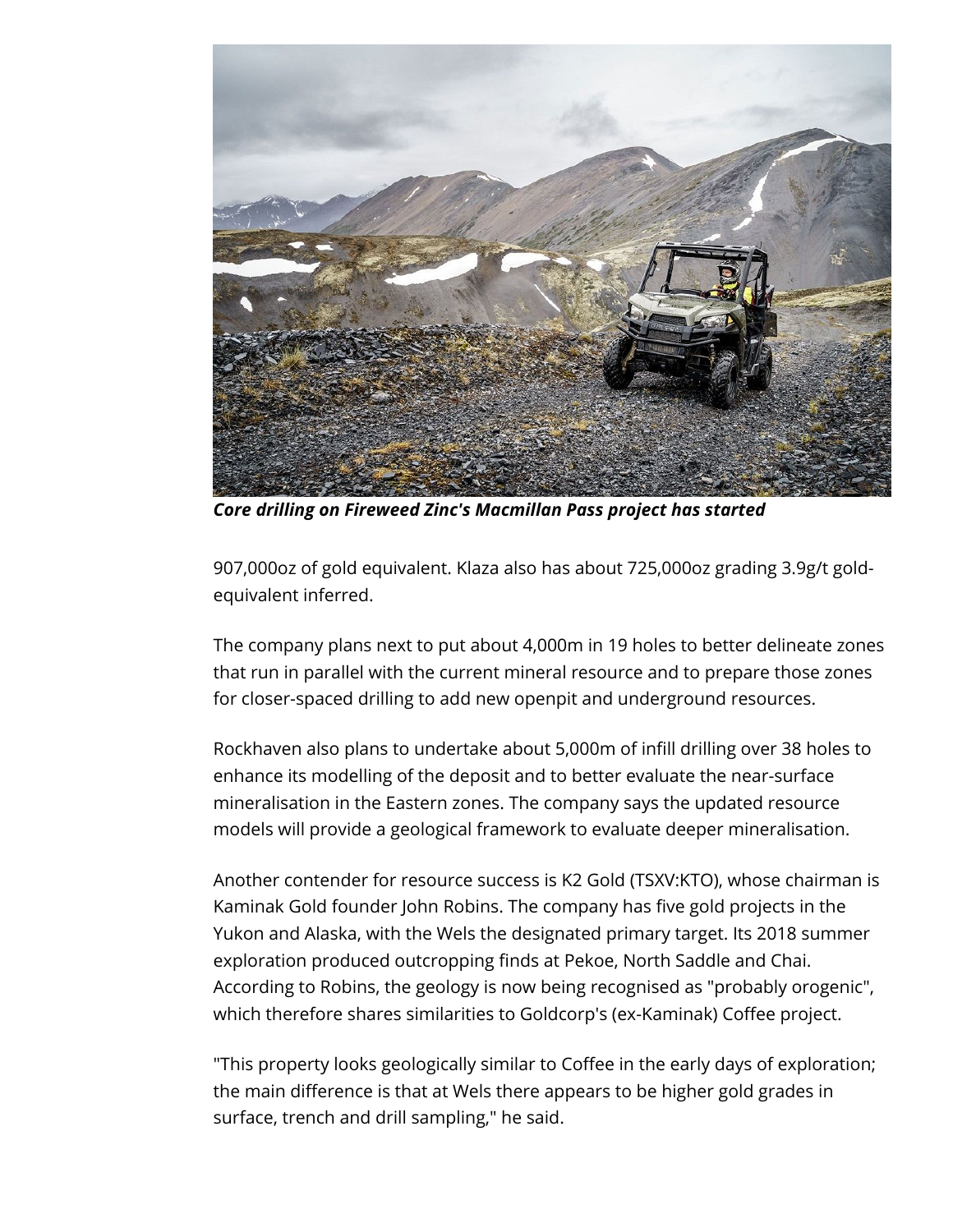The company plans to spend about C\$750,000 on a diamond drill campaign on Wels this summer, with prospecting and trenching.

In Yukon's storied Dawson district, project generator Go Cobalt (CNE:GOCO) has acquired the Monster iron oxide copper-gold project which has reportedly had strong showings of copper, cobalt, silver and gold. Results from a gravity survey earlier this year showed the company was closing in on a new target, the Beast, which comprises 1.5km of wide, surface mineralisation.

Rock samples taken from these anomalous zones have visible cobaltite and erythrite, both different types of cobalt mineralisation.

Data further indicates that the Goblin and Cobalt Cirque showings in the Arena target area are underlain and connected by a gravity high. The east-west oriented fault set was recently recognised by lineament analysis and magnetic intensity to be a first-order control on mineralisation.

The company is planning detailed surveying and geophysics on the Monster property, focusing on Best, arena and Bloom targets to help generate drill targets for the 2020 field season.

## **Advantage Alaska**

Across the national border in Alaska, explorers are also eager to get back in the field.

Earlier in June, Australia's Nova Minerals (ASX:NVA) rallied on its decision to drilltest the Oxide prospect at Estelle. Early indications from a pre-drill IP survey suggested the target might be part of an even larger gold system than previously believed, Nova said.

The strongest IP response came from the Oxide South alteration zone that was identified during last year's mapping programme. There is a moderate anomaly associated with drilling that intercepted 387m at 0.4g/t gold in historic drilling, and another associated with 41.4m at 1.14g/t.

Estelle is believed to have geological similarities with the 9.2Moz Fort Knox mine and the 6Moz Dublin Gulch project, and perhaps the 105Moz Pebble copper-goldmolybdenum-silver deposit. The 112sq.km project is next to the 9.5Moz goldequivalent Whistler project.

The junior has an exploration target for Oxide alone of between 115-249Mt grading 0.6-0.67g/t for a total of 2.2-5.3Moz.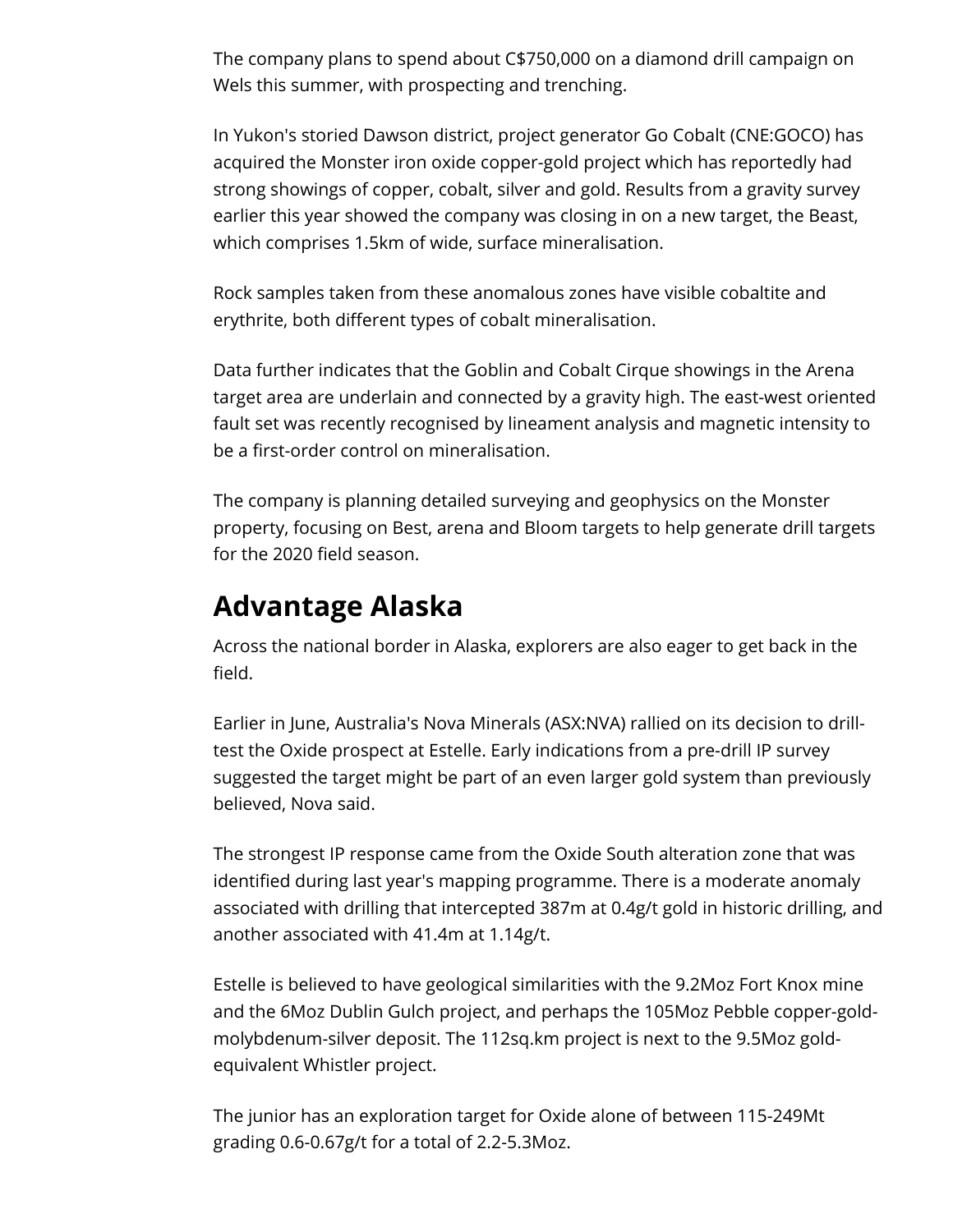A drill crew is already on the first location, and will undertake up to 8,000m of diamond drilling, plus RC drilling as required, coming behind the IP crews in order to target the alteration zone. Surface sampling and geologic mapping will also target two additional prospects at RPM and Shoeshine following the IP and magnetic surveys.

Meanwhile, Canadian outfit Constantine Metal Resources (TSXV:CEM) has reported a positive preliminary economic assessment for its majority-owned Palmer zinccopper-silver-gold project in south-eastern Alaska. The PEA has outlined an initial capex of US\$278 million, an after-tax NPV (7% discount) of \$266 million and an IRR of 21%, on a 100% basis.

The PEA envisages an 11-year mine life with a zinc cash cost, including sustaining capital and net of by-product credits, of 11c per pound. Life of mine production was estimated at 1.07 billion pounds of zinc, 196Mlb copper, 18Moz silver, 91,000oz gold and 2.89Mt of barium sulphate.

Constantine CEO Garfield MacVeigh said North American development-stage zinccopper projects were "in scarce supply", particularly ones with high operating margins and resilience to low metal prices, as the Palmer PEA had demonstrated.

The company is increasingly focusing on Palmer and plans to spin-out its gold assets in Alaska and Timmins into a subsidiary HighGold Mining, which it intends to list on the TSX Venture Exchange.

Graphite One (TSXV:GPH) recently said it had started a pilot programme on its Graphite Creek project, with the first step to ship about 12,000lb of raw graphitic material to its US-based industrial partner for processing into advanced graphite materials.

The pilot programme is expected to produce data for the company's pre-feasibility study that will contemplate a mining and processing scenario, as well as production of coated spherical graphite and other advanced materials at a processing plant which location is yet to be determined.

Tectonic Metals, another company backed by the former Kaminak team, has announced plans to become a public company on the TSX Venture Exchange by raising C\$5 million through a special warrants offering. Proceeds will be used to advance three Alaska projects, Tibbs in the Goodpaster district, Seventymile in the Seventymile district and Northway in the southern Fortymile district, as well as the MCQ project in Yukon.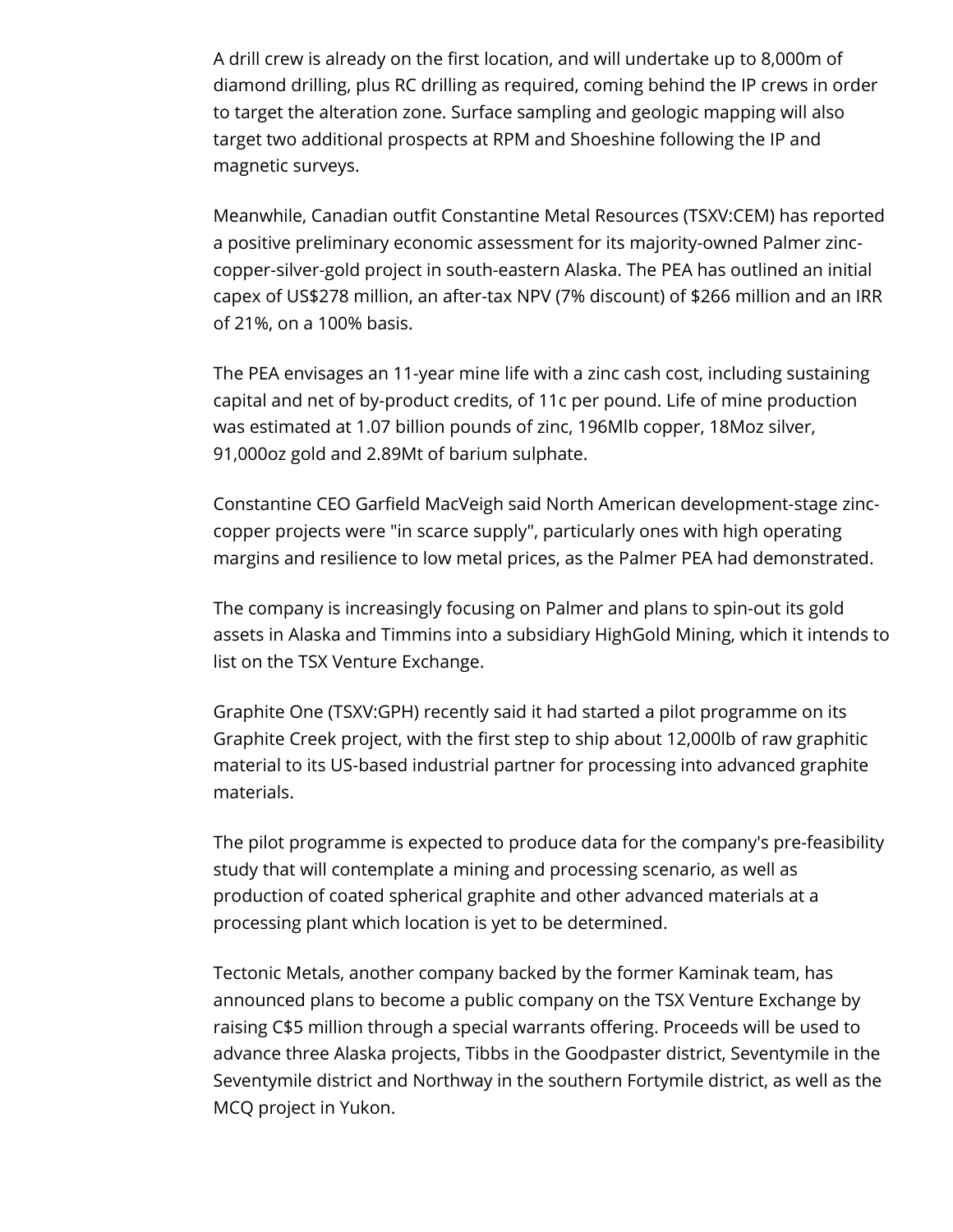At Northway, the Area 6 target hosts a 1,200m-long soil anomaly that has returned samples with as much as 0.05% copper and 0.253g/t gold. The copper and gold in the soils are said to be coincident with IP and magnetic anomalies that provide a clear drill target at Area 6. At exploration Area 7, an 800m-long gold-in-soil anomaly returned assays with as much as 2.12g/t gold. Area 7 has another geophysical anomaly covering a 3,000-by-5,000m area that will guide drilling this summer.

At the Seventymile prospect, the company is testing a new exploration model over the western end of the 40km belt. The high-grade shear-zone hosted model was tested over a small area in 2018 and plans are in the works to expand that work this summer.

Efforts will focus on the Flanders and Flume prospects using top-of-bedrock soil sampling and possible rotary air blast drilling to explore favourable lithologic contacts. The Tibbs prospect hosts gold mineralisation like that at the nearby Pogo mine.

Another mover in the state is Millrock Resources (TSXV:MRO) which has acquired several large blocks of ground after an equity investment by Alaska newcomer EMX Royalty Corp (ASX:EMX). The funding allowed Millrock to stake new claims in the Goodpastor district.

At the eastern end of the Pogo trend the company staked the historic Scott, Boundary, and Cal-Surf prospects which returned significant gold, arsenic and bismuth in surface samples related to northeast and northwest-oriented highangle faults.

Drilling conducted on the Boundary and Cal Surf prospects by previous operators intersected gold-bearing intervals. On the Shaw Creek trend, the newly staked claims cover stream sediment, soil, and rock samples containing gold, arsenic and bismuth anomalies that appear to be associated with intrusive rocks near splays off the Shaw Creek fault.

These claims cover the historic Eagle prospect and adjoin Gold Reserve's LMS prospect, the only other prospect in the district with a compliant resource of 8.32Mt grading 1g/t for 267,000oz gold.

## **Early stage**

Meanwhile, Freegold Ventures announced the start of its 2019 exploration programme at the Shorty Creek copper-molybdenum-gold prospect in the Livengood district. The 2019 programme, fully funded under an agreement with a South32 subsidiary, will consist of induced polarisation surveys, geochemical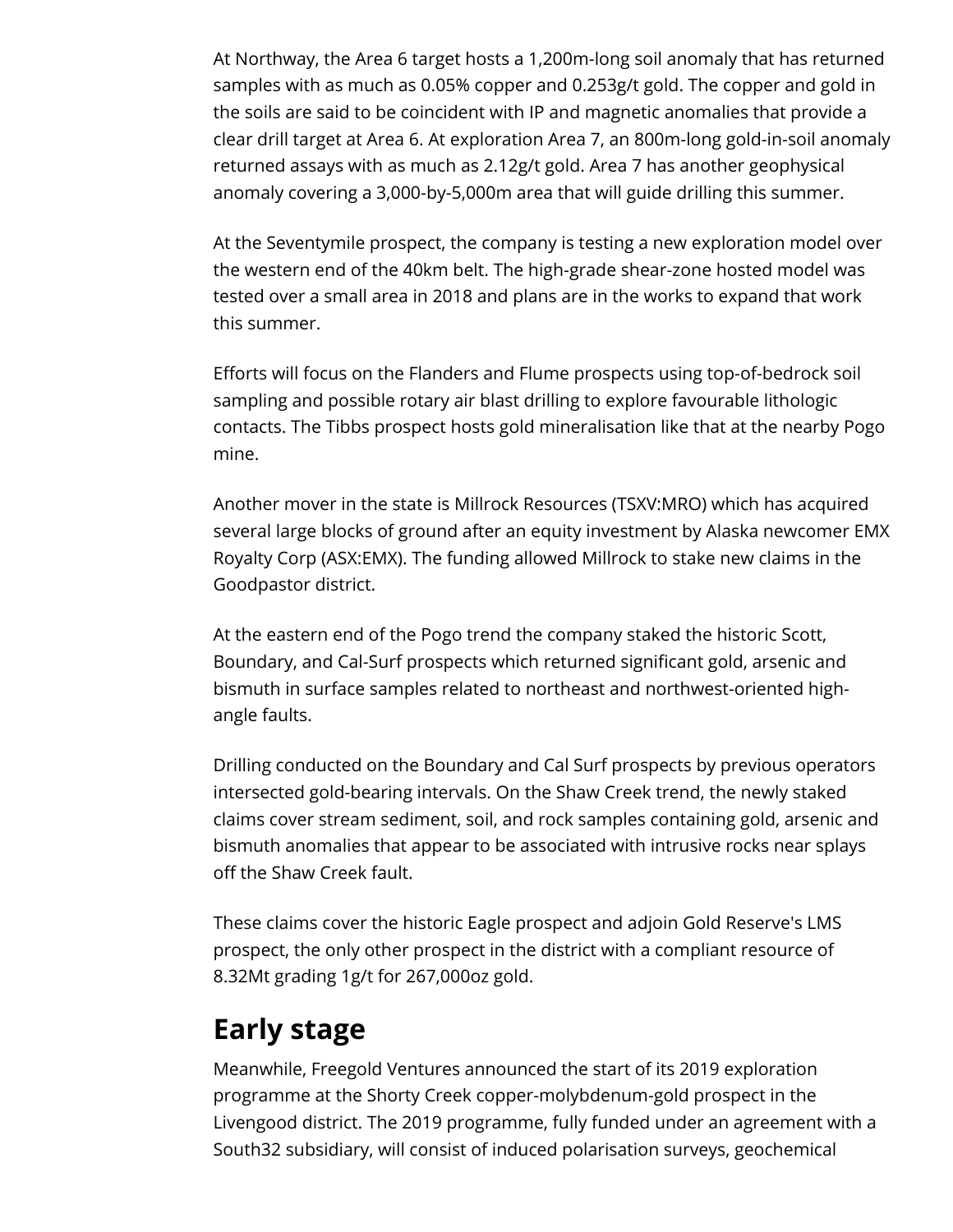surveys and a minimum 2,000m core drilling programme designed to provide an initial test of the exploration targets outside of the previously drilled Hill 1835 target area.

Field operations started in mid-May and drilling is expected to start in mid-July.

Australian explorer PolarX (ASX:PXX) has outlined its plans for summer drilling at Alaska Range. It recently secured the backing of Lundin Mining, which took a 14.3% stake in the company as part of an option to earn 51% of Stellar at Alaska Range.

At the Saturn prospect, 3D inversion modelling of the aeromagnetic survey has highlighted a steeply plunging intrusive cluster measuring 2,000-by-1,000m, with a 3,000m vertical extent. This magnetic anomaly is next to the high‐grade coppergold mineralisation at the Zackly prospect. The Saturn magnetic anomaly is surrounded by a zone where the magnetic response has been destroyed, a feature seen around some copper-gold porphyry systems where magnetite-destructive hydrothermal alteration has occurred.

PolarX has staked 30 more state mining claims covering the southern extent of the down-plunge target at Saturn. An IP survey to define drill targets at the Saturn target will start shortly with drilling planned for the third quarter of 2019. The company also indicated additional drilling was planned at Zackly to increase the size of the current resource, particularly around the thick, high‐grade near‐surface intersections.

White Rock Minerals (ASX:WRM) and JV partner Sandfire Resources (ASX:SFR) have completed a 500sq.km airborne electromagnetic and magnetic survey at the Red Mountain volcanogenic massive sulphide project in the Bonnifield district. White Rock said preliminary evaluation of time-domain electromagnetic data indicated numerous conductivity features related to the geology and structure of the district and associated massive sulphide occurrences.

Following interpretation of the airborne data, the partners will conduct follow-up satellite spectral analysis, ground geological prospecting, surface geochemical sampling and ground based electrical controlled-source audio magnetotellurics geophysical surveying ahead of drill testing.

Further, Canada's Trilogy Metals (TSX:TMQ) and funding partner South32 (ASX:S32) announced an update for the Arctic volcanogenic massive sulphide deposit and the Bornite copper-cobalt deposit at their Upper Kobuk minerals project; a JV between Trilogy and NANA Corp.

The partners have completed district-wide VTEM and ZTEM airborne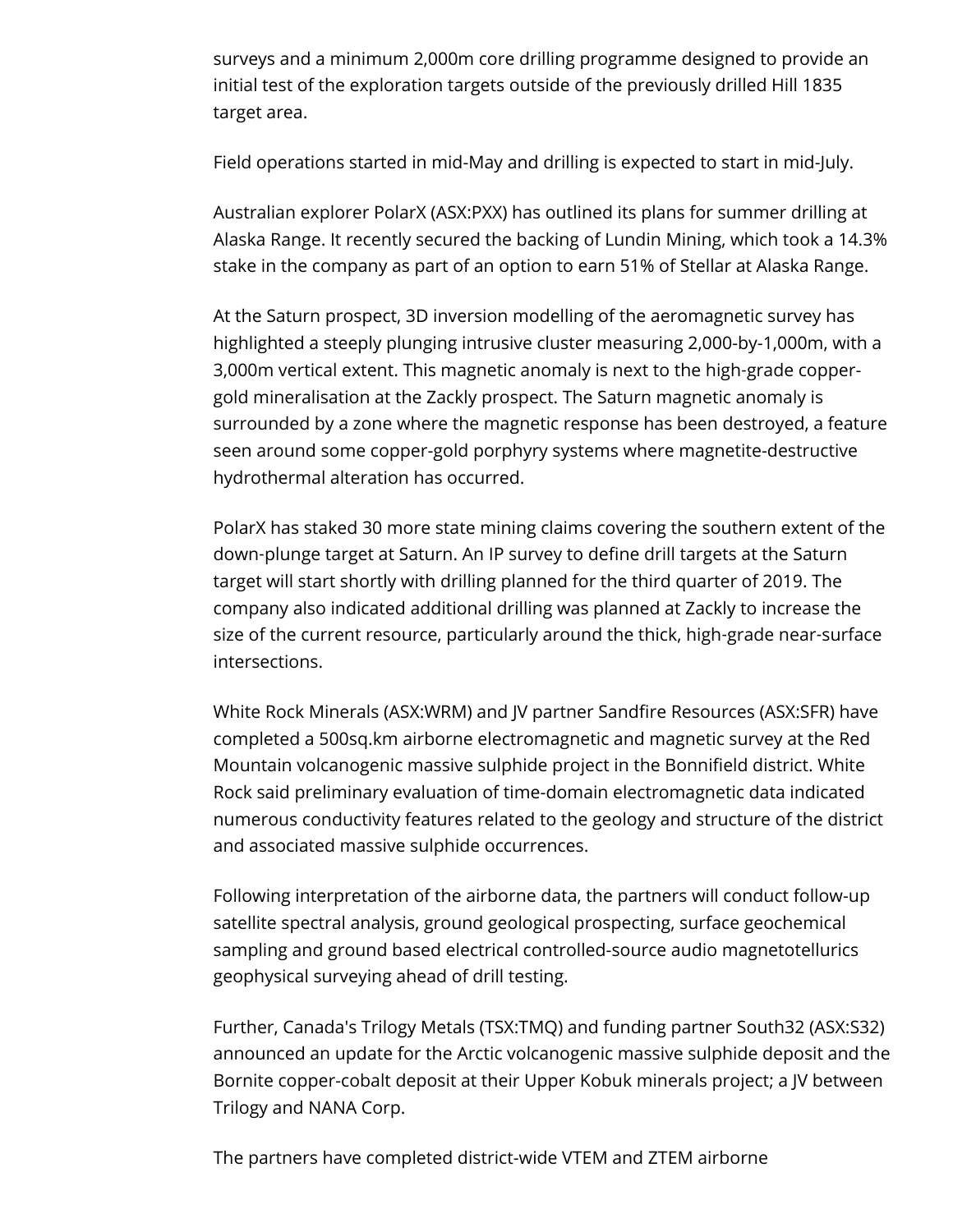

*the permitting process*

electromagnetic surveys as the first step in its \$2 million district-scale exploration programme for 2019.

The survey data is currently being processed to identify and prioritise targets for follow up geologic mapping, soil geochemistry and drilling. The company is working closely with the Alaska Industrial Development and Export Authority, which is permitting the Ambler Mining District Industrial Access project to provide road access to the district.

The preliminary draft environmental impact statement (EIS) process is on schedule and has been made available to all stakeholders. The draft EIS is expected to go out for public comment on July 19. A 45-day public comment period is scheduled with public meetings to be scheduled at various locations.

Junior Grande Portage Resources (TSXV:GPG) in May announced a new compliant resource estimate for its Herbert gold project near Juneau.